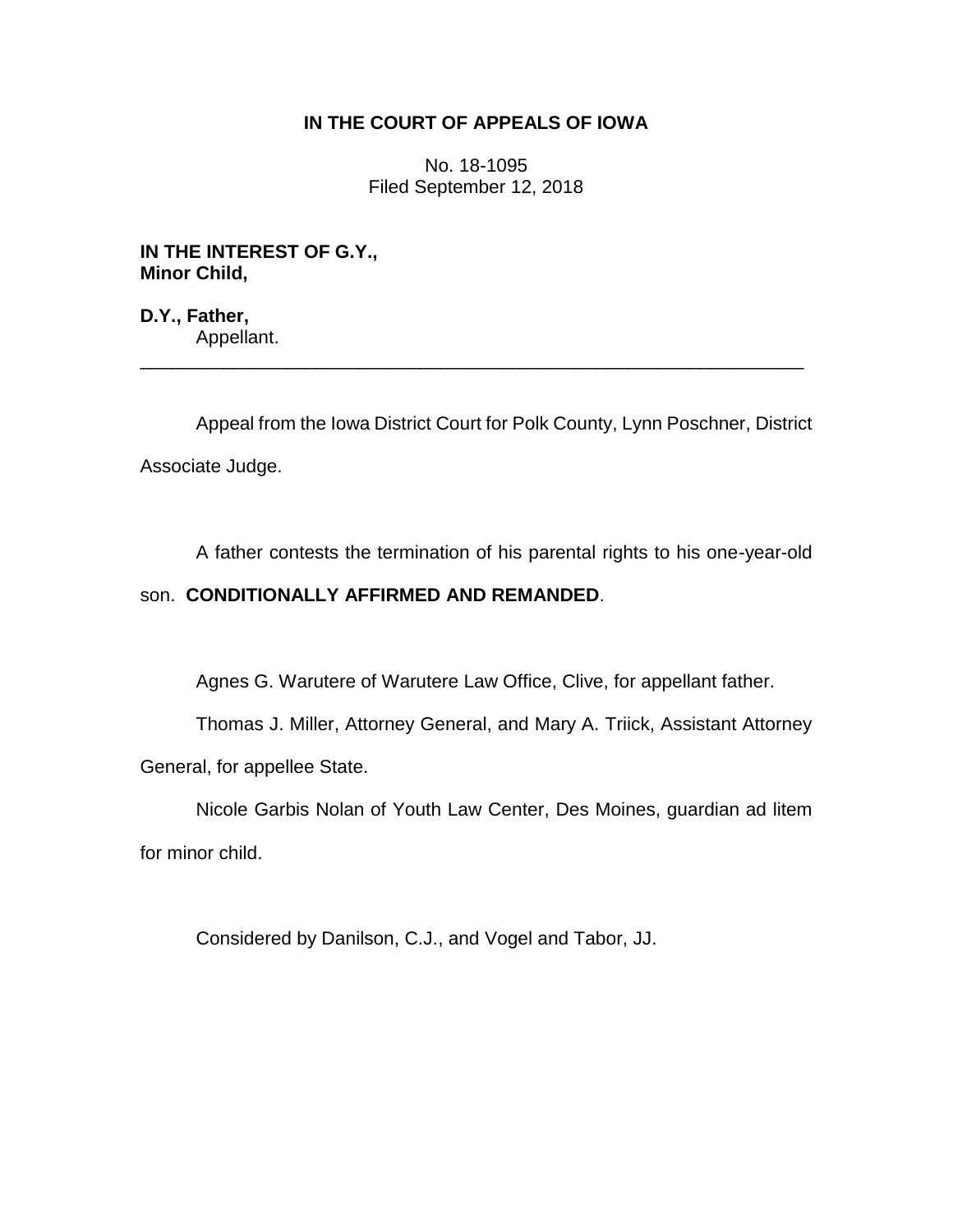## **TABOR, Judge.**

 $\overline{a}$ 

A father, Devantea, appeals the juvenile court order terminating his parental rights to one-year-old G.Y. Devantea first alleges the juvenile court failed to ask about the child's Native American heritage. He next contends the State failed to make reasonable efforts to reunite him with G.Y. and did not investigate his adult relatives as placement options. Devantea also challenges the statutory grounds cited by the juvenile court for terminating his parental rights. After fully assessing the record, we affirm the juvenile court's order.<sup>1</sup> But because the appellate record raises questions concerning the father's possible membership in the Cherokee Indian tribe, we remand to ensure compliance with the notice requirements of the Iowa Indian Child Welfare Act (Iowa ICWA).

## **I. Facts and Prior Proceedings**

G.Y. was born in December 2016. His parents are Devantea and Jennifer. 2 During her pregnancy with G.Y., Devantea assaulted Jennifer, breaking her jaw.<sup>3</sup> The Iowa Department of Human Services (DHS) started providing services to Jennifer following an October 2016 founded child-abuse report involving

<sup>1</sup> We review de novo termination-of-parental-rights proceedings. *In re A.M.*, 843 N.W.2d 100, 110 (Iowa 2014). We will uphold a termination order if it is supported by clear and convincing evidence of at least one statutory ground under section 232.116(1) (2018). *See In re D.W.*, 791 N.W.2d 703, 706 (Iowa 2010). "Clear and convincing" proof means we see no "serious or substantial doubt as to the correctness of the conclusions of law drawn from the evidence." *Id.* To the extent that this case involves interpretation of Iowa Code chapter 232B, our review is for correction of errors at law. *See In re J.C.*, 857 N.W.2d 495, 500 (Iowa 2014).

 $2$  The juvenile court terminated Jennifer's parental rights to G.Y. and his three stepsiblings in the same order, but she is not a party to this appeal. The order also terminated the parental rights of the father of the three older children; we address his separate appeal in another decision filed today, *In re K.N.*, No. 18-1135 (Iowa Ct. App. Sept. 12, 2018).

<sup>&</sup>lt;sup>3</sup> Devantea pleaded guilty to assault causing bodily injury and the court imposed a criminal no-contact order (NCO).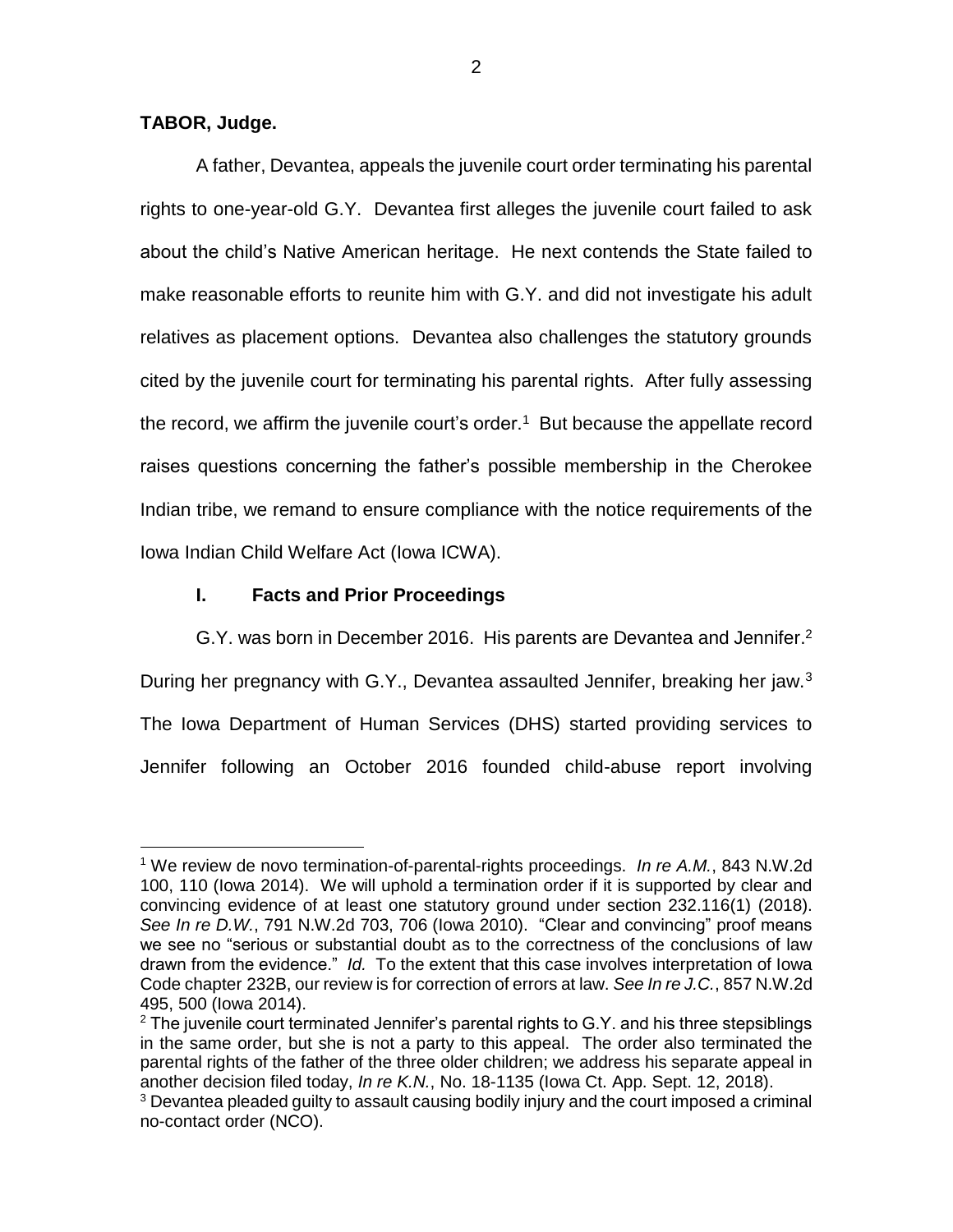inadequate supervision of her three older children. The juvenile court issued a removal order for all four children in March 2017, finding Jennifer was not providing proper supervision and Devantea was not an appropriate placement for G.Y. because he had a "history of violence including domestic assault and has an extensive drug related history and he has a[n] NCO in place with the mother as the protected party."

The juvenile court adjudicated G.Y. as a child in need of assistance (CINA) in April 2017.<sup>4</sup> Devantea contested the adjudication and asked the DHS to place G.Y. with Devantea's uncle. Devantea later asserted the DHS did not tell him why the paternal uncle was not considered a suitable custodian. In May 2017, Devantea tested positive for THC, the active ingredient in marijuana.

In the intervening year, Devantea had sparse contact with his son. He saw G.Y. in May 2017 and then not again until November 2017. Devantea attended visits on November 10 and 17, but refused to schedule or confirm any additional sessions.<sup>5</sup> Devantea did not engage in therapy to address his aggressive behaviors or participate in other services recommended by the DHS. He also continued to use controlled substances and failed to resolve an out-of-state warrant for his arrest.

After holding permanency hearings in March 2018, the juvenile court decided G.Y. should remain in out-of-home placement. The court found

 $\overline{a}$ 

<sup>&</sup>lt;sup>4</sup> The juvenile court ordered paternity testing for Devantea on March 23, 2017. In May 2017, the court noted Devantea missed the scheduled paternity test and it had been rescheduled. In the termination order, the court noted Devantea acknowledged his paternity on the witness stand, but explained "it is not clear on this record whether testing occurred."

<sup>&</sup>lt;sup>5</sup> For instance, Devantea declined a visit on December 8, 2017, because G.Y. had conjunctivitis and Devantea didn't want to be exposed.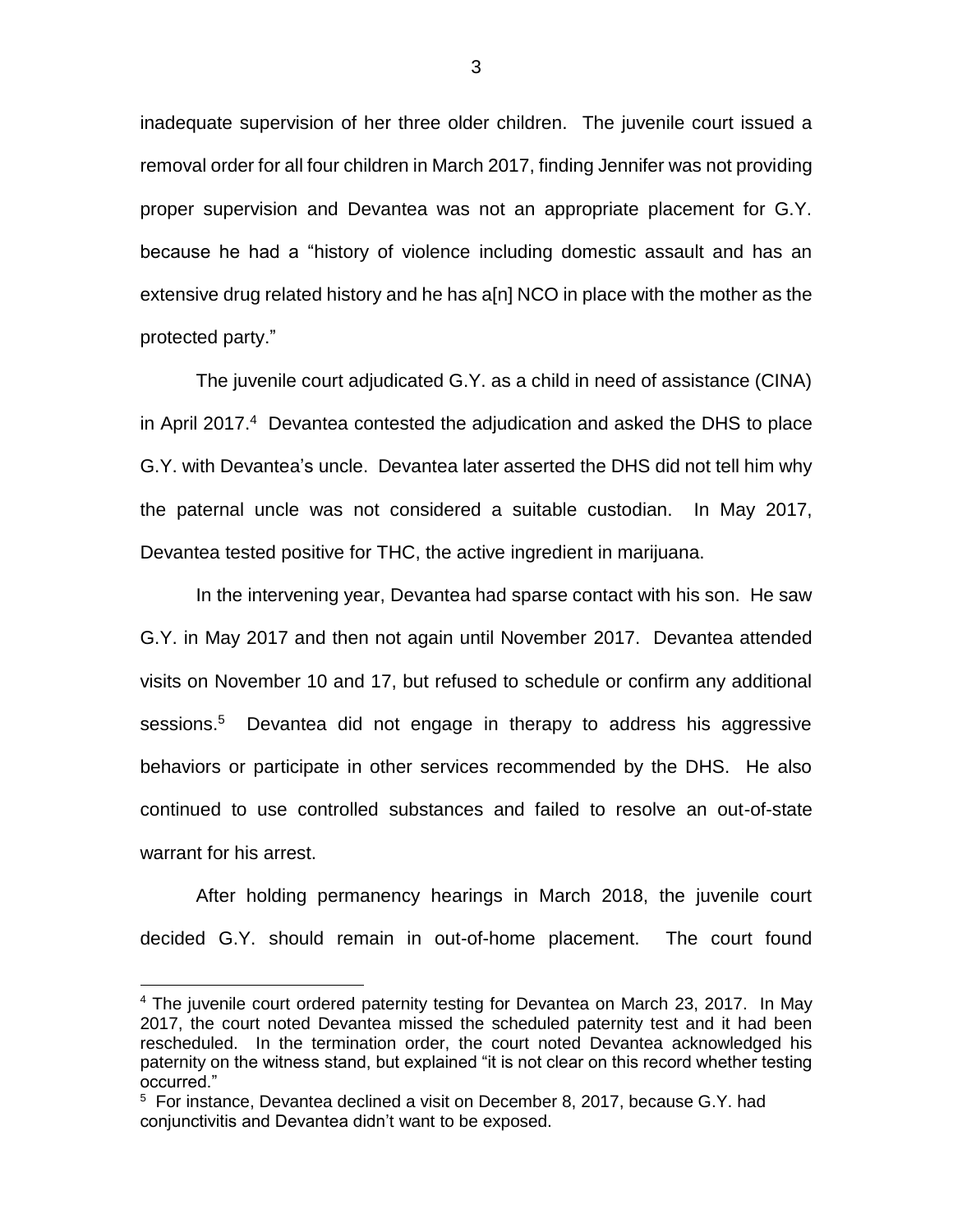Devantae—who did not attend the hearings—could not assume custody of G.Y. because he had "absented himself from his son's life" and had not taken part in any services. At the May 2018 termination hearing, Devantae testified he had not seen G.Y. since November 2017 because he felt "discouraged" his son was not placed with a family member. He also admitted sending Jennifer a threatening message stating: "My son don't come home in March, I promise to God I will smack your ass in the courtroom."

The juvenile court terminated Devantea's parental rights under three statutory provisions: paragraphs (b), (e), and (h) of Iowa Code section 232.116(1). He now appeals.

#### **II. Analysis**

 $\overline{a}$ 

#### **A. Tribal Notice under ICWA**

Devantea asserts neither the juvenile court nor the DHS asked about his Native American heritage. He filed an affidavit with his petition on appeal stating under penalty of perjury: "I do have Native American Heritage, as both of my maternal grandparents are Native American, in particular Cherokee Indian." He contends the juvenile court erred in terminating his rights without showing the State sent proper notice to the tribe as required by Iowa Code chapter 232B, the Iowa ICWA.

The State responds that tribal notification was not required because the record does not support Devantea's claim G.Y. may be an Indian child.<sup>6</sup> The State

 $6$  Federal law defines an "Indian child" as an "unmarried person who is under age eighteen and is either (a) a member of an Indian tribe or (b) is eligible for membership in an Indian tribe and is the biological child of a member of an Indian tribe." 25 U.S.C. § 1903(4) (2016). The Iowa ICWA includes a broader definition, stating an "Indian child" is "an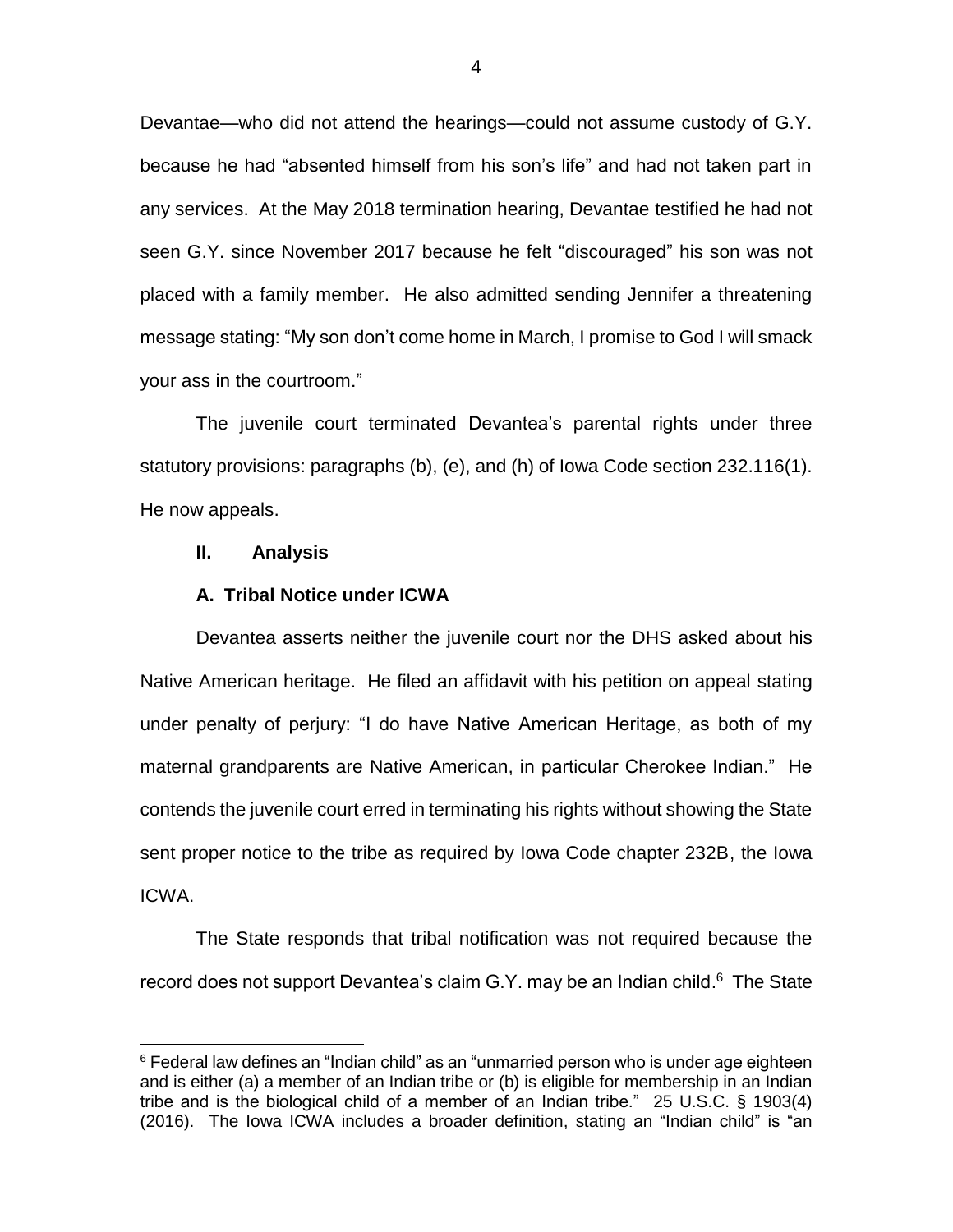points to an ICWA affidavit filed by a DHS worker on March 6, 2017, asserting no Native American history was known or provided for G.Y. The State, citing *In re R.E.K.F.*, further contends we cannot rely on Devantea's affidavit because it was not part of the juvenile court record. *See* 698 N.W.2d 147, 149 (Iowa 2005) (striking exhibits attached to further review brief because they were not part of the record before the juvenile court).

The Iowa ICWA's tribal notice provisions require the juvenile court to notify the proper Indian tribe "whenever" it has reason to know an Indian child may be involved in an involuntary termination. *Id*. (citing Iowa Code § 232B.5(4)). The question of whether a child is an Indian child is for the tribe to answer. *Id*.

It is not clear Devantea was asked about his Native American heritage during the CINA case—the DHS worker's ICWA affidavit was filed before the juvenile court ordered paternity testing for Devantea. Now Devantea's affidavit places the court on alert G.Y. might be an Indian child, triggering the tribal notice requirements. Our court held a father's "vague statement about Native American heritage" where he previously denied having any Native American connections and could not name any specific relatives with tribal affiliations did not give a juvenile court reason to believe the child at issue was an Indian child. *See In re Z.H.*, 740 N.W.2d 648, 653–54 (Iowa Ct. App. 2007). Here, Devantea avowed both his

 $\overline{a}$ 

unmarried Indian person who is under eighteen years of age or a child who is under eighteen years of age that an *Indian tribe identifies as a child of the tribe's community*." Iowa Code § 232B.3(6) (emphasis added); *see also In re A.W.,* 741 N.W.2d 793, 798–99 (Iowa 2007). In *A.W.,* our supreme court held Iowa ICWA's expansion of the definition of "Indian child" to include ethnic Indians not eligible for membership in a federally recognized tribe was unconstitutional as applied. *Id*. at 812.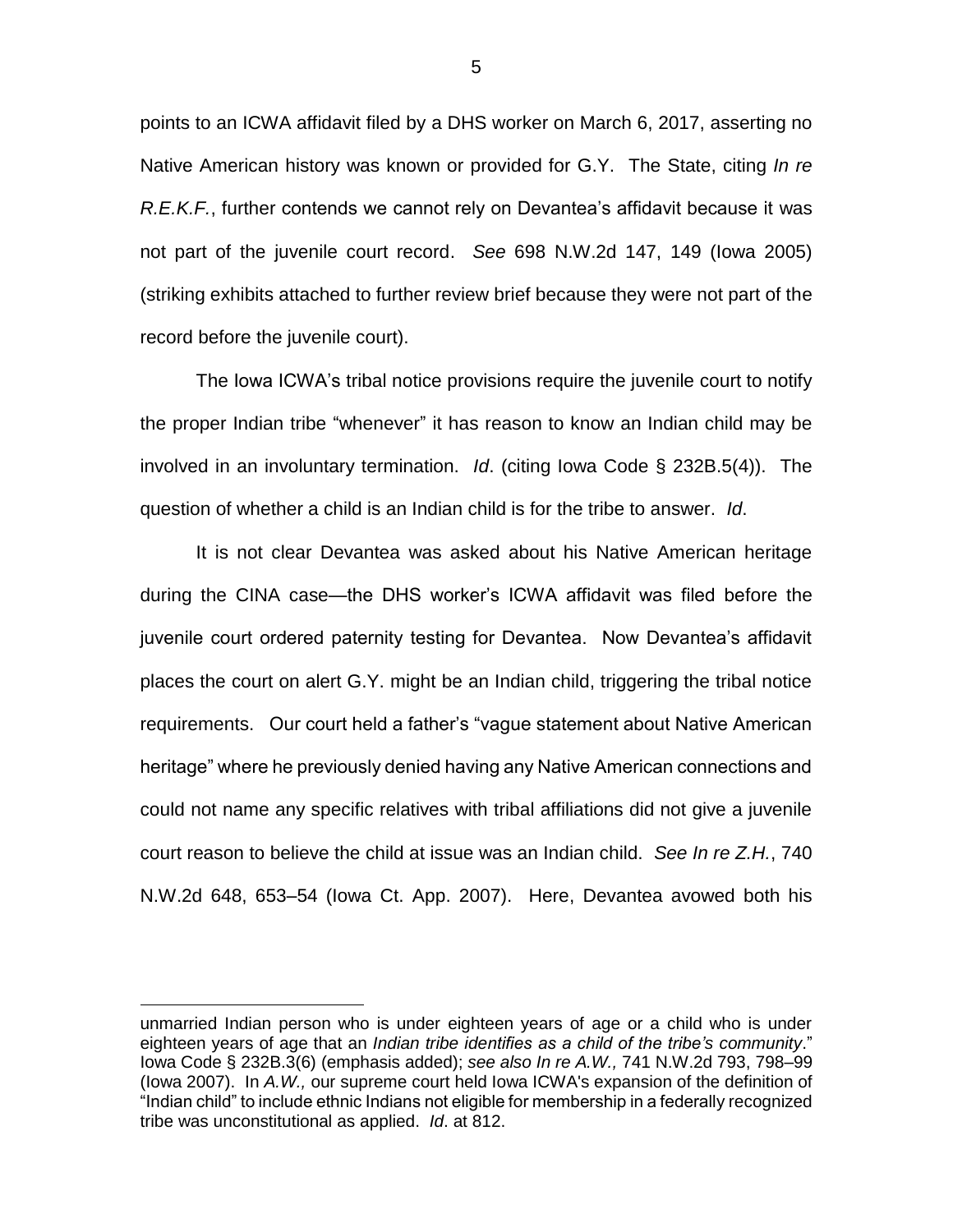maternal grandparents were Cherokee Indians. This more specific assertion provides reason to believe G.Y. is an Indian child. *See* Iowa Code § 232B.5(4).

In this context, the normal prohibition against considering matters outside the juvenile court record—enforced in *R.E.K.F.—*is not controlling. ICWA requires notice be sent to the appropriate tribes even though the possibility of G.Y.'s tribal membership did not come to light until the appeal. *See In re Kahlen W.*, 285 Cal. Rptr. 507, 513 (Dist. Ct. App. 1991) ("Notice is mandatory, regardless of how late in the proceedings a child's possible Indian heritage is uncovered."); *In re B.J.*, No. 242892, 2003 WL 21350355, at \*2 (Mich. Ct. App. June 10, 2003) (remanding for notice to tribes when mother first raised possibility of her daughter being an Indian child on appeal), *overruled on other grounds by In re Morris*, 815 N.W.2d 62 (Mich. 2012); *see also In re Isaiah W.*, 373 P.3d 444, 451 (Cal. 2016) (allowing ICWA notice error to be raised for the first time in a direct appeal from an order terminating parental rights); *People ex rel J.O.*, 170 P.3d 840, 842 (Colo. Ct. App. 2007) ("[T]he notice requirements of the ICWA serve the interests of the Indian tribes and, therefore, cannot be waived by a parent and may be raised for the first time on appeal." (citing *In re Justin S.*, 150 Cal. Rptr. 3d 376, 383 (Dist. Ct. App. 2007)); *In re K.B.*, 301 P.3d 836, 840 (Mont. 2013) ("[F]ailure to comply with ICWA notice requirements may be raised for the first time on appeal.").

In a similar situation, our court rejected the State's claim of waiver where it did not appear from the record that notice was properly sent to the tribes, despite the child's status being raised before the juvenile court. *In re L.B.-A.D.*, No. 11- 0456, 2011 WL 2112452, at \*6 (Iowa Ct. App. May 25, 2011) ("[W]e find the mother's failure to preserve error on the issue does not waive the issue on appeal,

6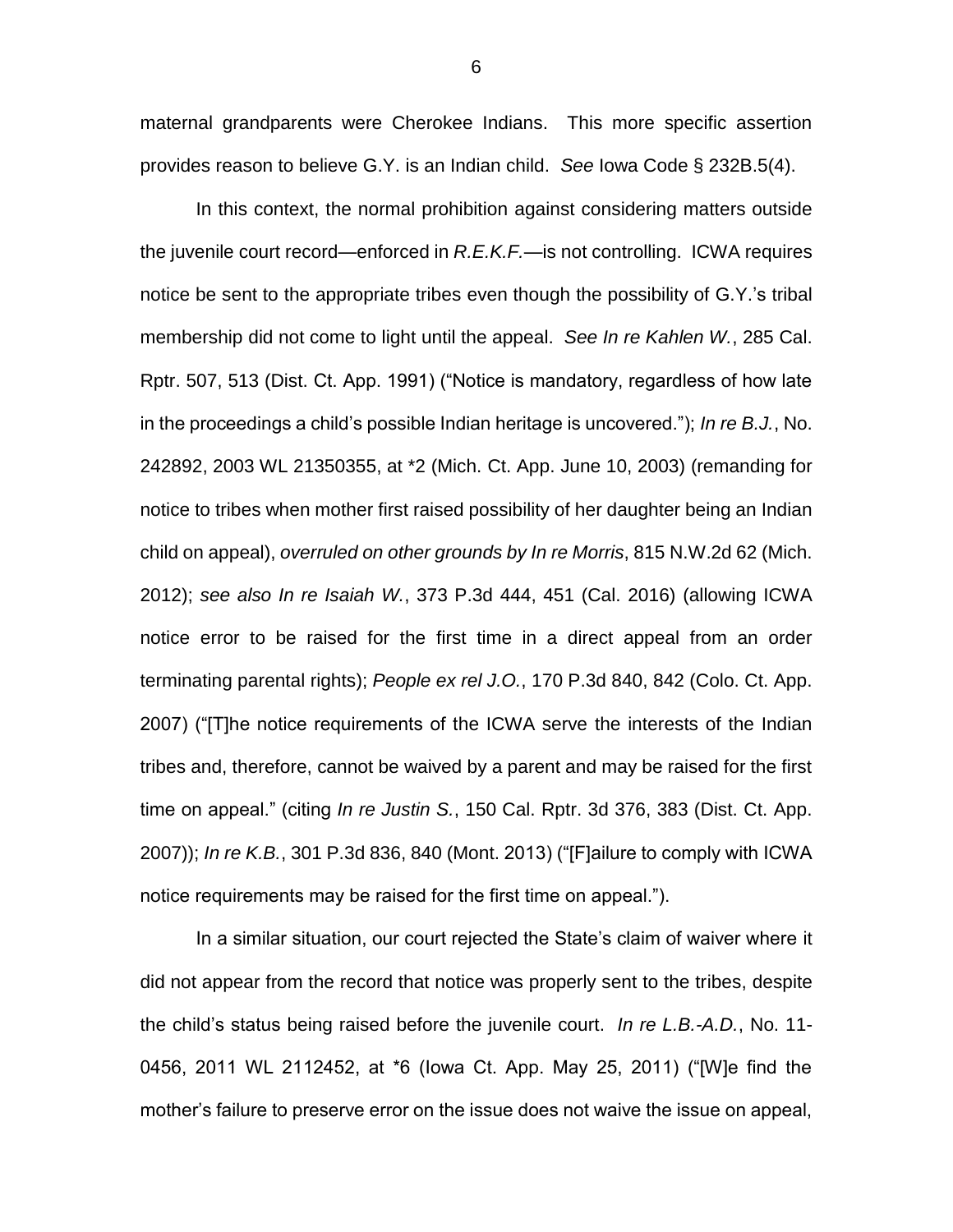although it is unfortunate the mother waited until this appeal to first raise the notice issue.").<sup>7</sup> We likewise reject the State's waiver argument in this case.

We do agree with the State that reversal of the termination is not warranted. The proper procedure is to affirm the juvenile court's order on the condition that proper notification be provided. *See R.E.K.F.*, 698 N.W.2d at 150–51.

### **B. Reasonable Efforts**

Devantea next argues the DHS did not make reasonable efforts to reunify him with G.Y. as required by Iowa Code section 232.102(6)(b). Specifically, he complains the DHS did not notify his adult relatives of the CINA proceedings as required by section 232.84 and failed to place G.Y. with family members.

The State maintains the father did not preserve error on this claim. We agree. Devantea did not secure a ruling from the juvenile court on the general reasonable-effort issue nor on his more specific complaint concerning notice to adult relatives. *See In re K.N.*, No.11-1102, 2011 WL 4382995, at \*4 (Iowa Ct. App. Sept. 21, 2011) (citing *In re A.M.H.,* 516 N.W.2d 867, 872 (Iowa 1994) (finding mother waived appellate claim by not raising issue through motion to enlarge or amend)). Without a ruling from the juvenile court, we have nothing to review.

#### **C. Statutory Grounds**

 $\overline{a}$ 

In his final assignments of error, Devantea claims the juvenile court erred in terminating his parental rights under paragraphs (b), (e), and (h) of Iowa Code section 232.116(1). When the juvenile court terminates rights on more than one

<sup>7</sup> In *L.B.-A.D.*, we distinguished *In re J.D.B*., 584 N.W.2d 577, 582 (Iowa Ct. App. 1998), where our court determined a parent who "failed to come forward with evidence" the children qualified as Indian children could not complain on appeal the juvenile court did not apply ICWA in the CINA proceedings. *L.B.-A.D.*, 2011 WL 2112452, at \*6.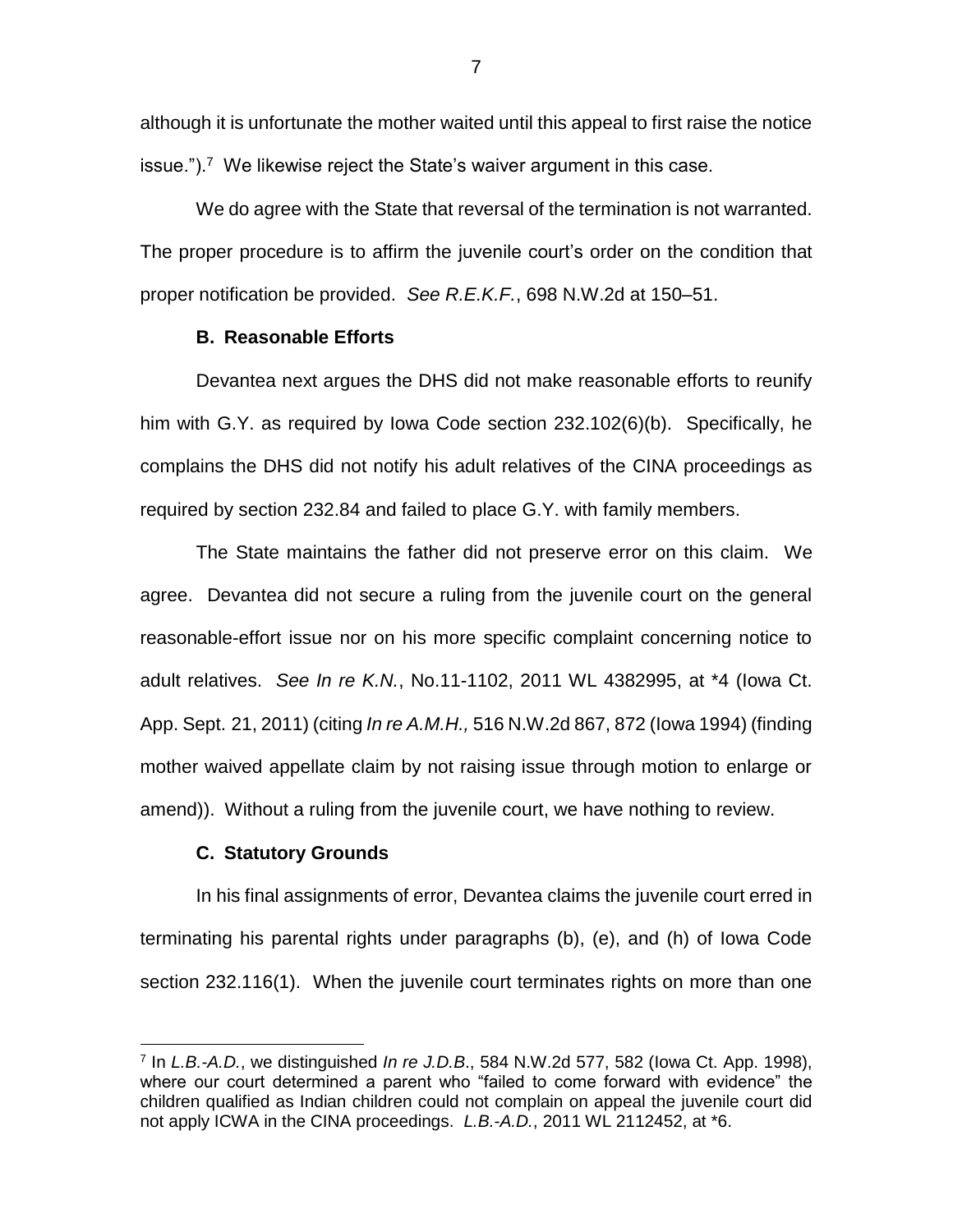statutory ground, we may affirm the order on any ground supported by the record.

*D.W.,* 791 N.W.2d at 707. We find the State proved paragraph (h) by clear and convincing evidence. The elements are four-fold:

(1) The child is three years of age or younger.

(2) The child has been adjudicated [CINA under] section 232.96.

(3) The child has been removed from the physical custody of the child's parents for at least six months of the last twelve months, or for the last six consecutive months and any trial period at home has been less than thirty days.

(4) There is clear and convincing evidence that the child cannot be returned to the custody of the child's parents as provided in section 232.102 at the present time.

Iowa Code § 232.116(1)(h).

Devantea challenges only the fourth element—the prospect for safely returning the child to the parent's custody. He points to his own testimony at the termination hearing that he was ready to care for G.Y., could financially meet the child's needs, would address his pending out-of-state charges, and was remorseful for his violence toward Jennifer. The juvenile court was rightly skeptical of Devantea's ability to assume care of G.Y. The father did not take part in services to address his substance abuse or history of violence. And as the State notes on appeal: "G.Y. is a toddler and Devantea is a virtual stranger to him because of Devantea's decision not to regularly participate in visitation throughout the CINA case." Termination was proper under paragraph (h).

We conditionally affirm the termination order, but remand for the purpose of providing proper notice to any interested Indian tribe under the federal and state ICWAs. If after proper notice, the tribe fails to respond within the appropriate timeframe or replies and determines the child is not eligible for tribal membership,